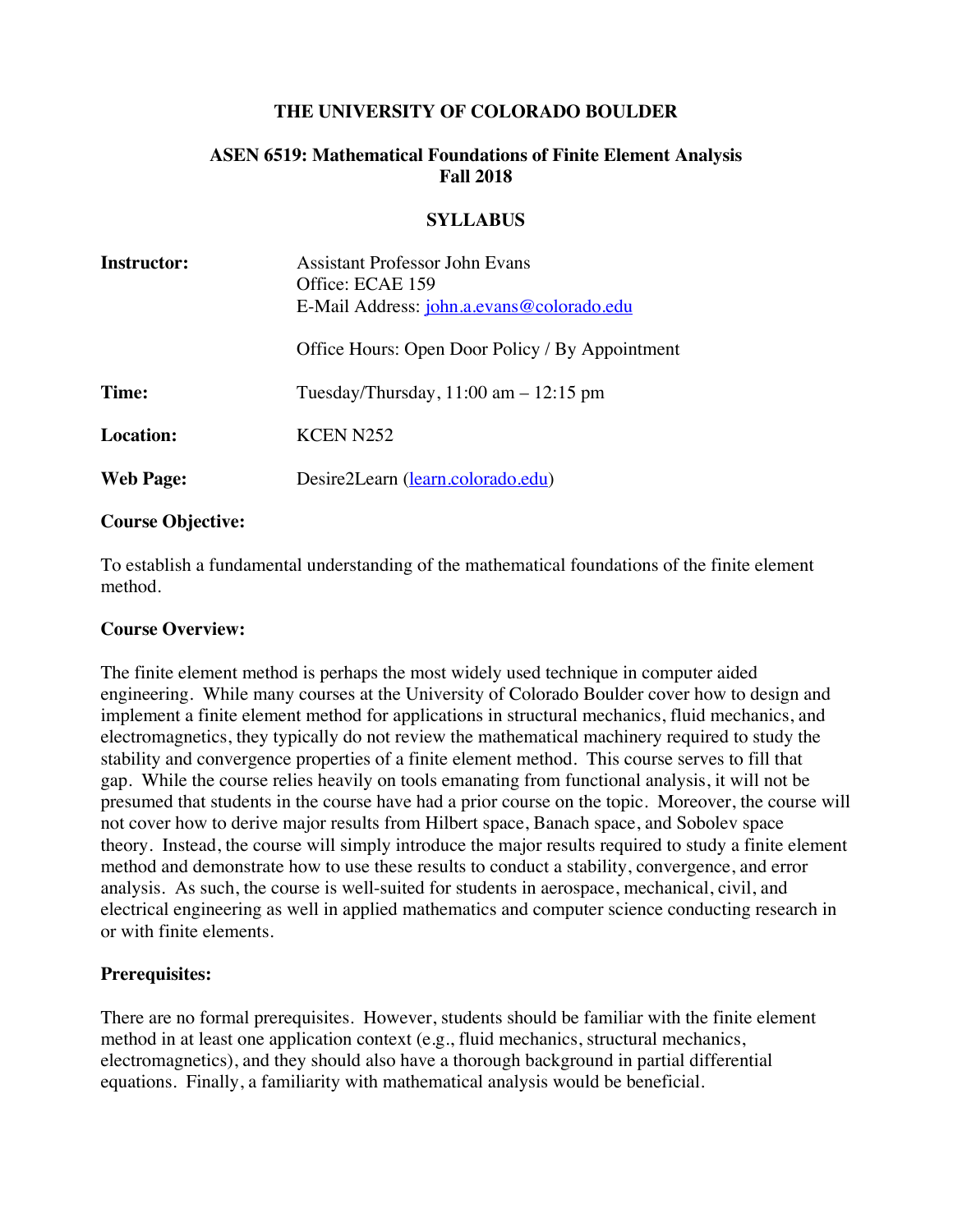# **Required Textbook:**

*An Introduction to the Mathematical Theory of Finite Elements*, Oden and Reddy, Dover, 2011.

### **Reference and Supplemental Textbooks:**

*The Finite Element Method*, Hughes, Dover, 2000. *The Finite Element Method for Elliptic Problems*, Ciarlet, SIAM, 2002. *The Mathematical Theory of Finite Element Methods*, Brenner and Scott, Springer, 2008. *Theory and Practice of Finite Elements*, Ern and Guermond, Springer, 2004.

### **Outline of Course:**

### **Part 1: Mathematical Preliminaries**

- a) Sets, Measure Spaces, Vector Spaces, Normed Linear Spaces, and Inner Product Spaces
- b) Definition of a Banach Space and Major Results from Banach Space Theory
- c) Definition of a Hilbert Space and Major Results from Hilbert Space Theory
- d) Definition of a Sobolev Space and Major Results from Sobolev Space Theory

### **Part 2: Variational Formulation of Boundary Value Problems**

- a) Variational Form of Poisson, Stokes, and Advection-Diffusion Equations
- b) Strong versus Weak Boundary Conditions
- c) The Lax-Milgram Theorem
- d) Existence, Uniqueness, and Stability
- e) Elliptic Regularity
- f) Galerkin Approximations

### **Part 3: Definition and Properties of a Finite Element Space**

- a) Construction of Continuous and Discontinuous Finite Element Spaces
- b) Interpolation Estimates, Inverse Estimates, and Trace Estimates

## **Part 4: Finite Element Analysis of Poisson's Equation**

- a) Galerkin Approximation of Poisson's Equation
- b) Consistency, Continuity, and Coercivity
- c) Stability, Convergence, and Error Analysis

## **Part 5: Finite Element Analysis of the Stokes Equation***s*

- a) The Inf-Sup Condition
- b) Finite Element Pairs Satisfying the Inf-Sup Condition
- c) Stability, Convergence, and Error Analysis

### **Part 6: Finite Element Analysis of the Advection-Diffusion Equation**

- a) Deficiency of Galerkin's Method
- b) Construction of the Streamline Upwind Petrov Galerkin Method
- c) Selection of Stabilization Parameters
- d) Stability, Convergence, and Error Analysis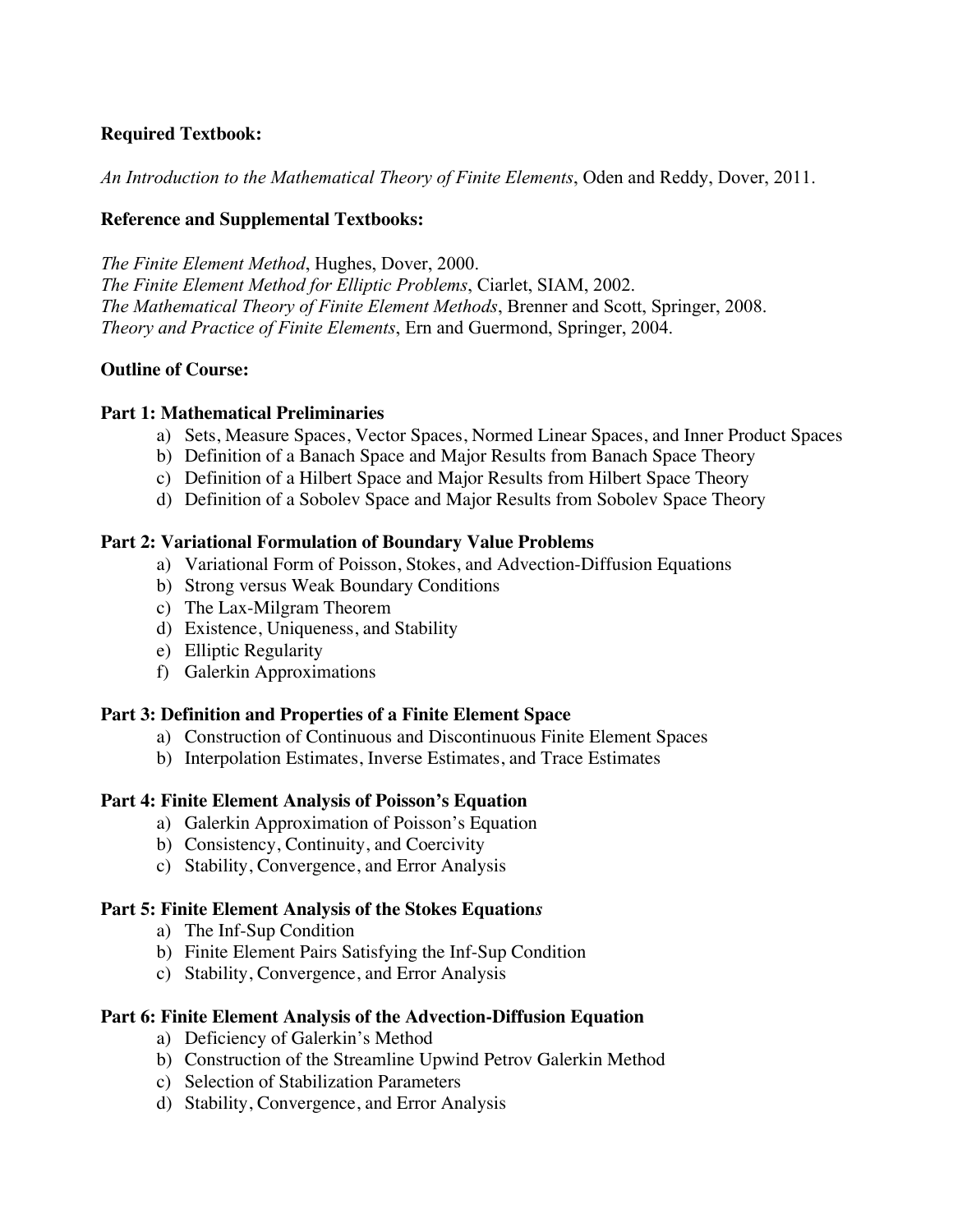### **Part 7: Weak Enforcement of Boundary and Interface Conditions**

- a) Weak Boundary Condition Enforcement for Poisson Problems
- b) Weak Interface Condition Enforcement for Variable Coefficient Poisson Problems
- c) Stability, Convergence, and Error Analysis

### **Part 8: Potential Advanced Topics**

- a) *A Posteriori* Error Estimation and Adaptivity
- b) Finite Element Analysis of Unsteady Problems
- c) Finite Element Analysis of Nonlinear Problems
- d) Div- and Curl-Conforming Finite Element Spaces for Darcy and Maxwell Problems
- e) Discontinuous Galerkin Methods for Hyperbolic Systems

### **Class Format:**

The class meets twice a week for an hour and fifteen minutes of formal lecture and discussion.

### **Grading:**

40% Homework Assignments 25% Literature Review Project 35% Final Project

Grades will be posted to the class website on Desire2Learn.

## **Homework Policy:**

There will be approximately four to six homework assignments throughout the semester. Students will typically have two to three weeks to complete each assignment. Students should make an effort to turn in assignments that are organized, professional looking, and legible. Students must staple their work (no paperclips or dog-ears). Very messy work will be returned to a student ungraded and a score of zero will be recorded.

*Homework is due at the start of class on the due date***.** Late assignments will not be accepted, though there will be a five-minute grace period. If an on-campus student will be unable to attend class, he or she may submit his or her homework early by slipping it under the instructor's door.

Collaboration is permitted on homework. This means students may discuss the means and methods for solving problems and even compare answers, but students are not free to copy someone's assignment. The work that a student turns in must be his or her own – copying is not allowed for any assignment and will not be tolerated. Students who are caught copying (or providing his or her assignment to another) will receive an "F" for the course and reported to the Dean's office for further punitive action.

Each homework assignment will be given equal weighting in a student's final grade.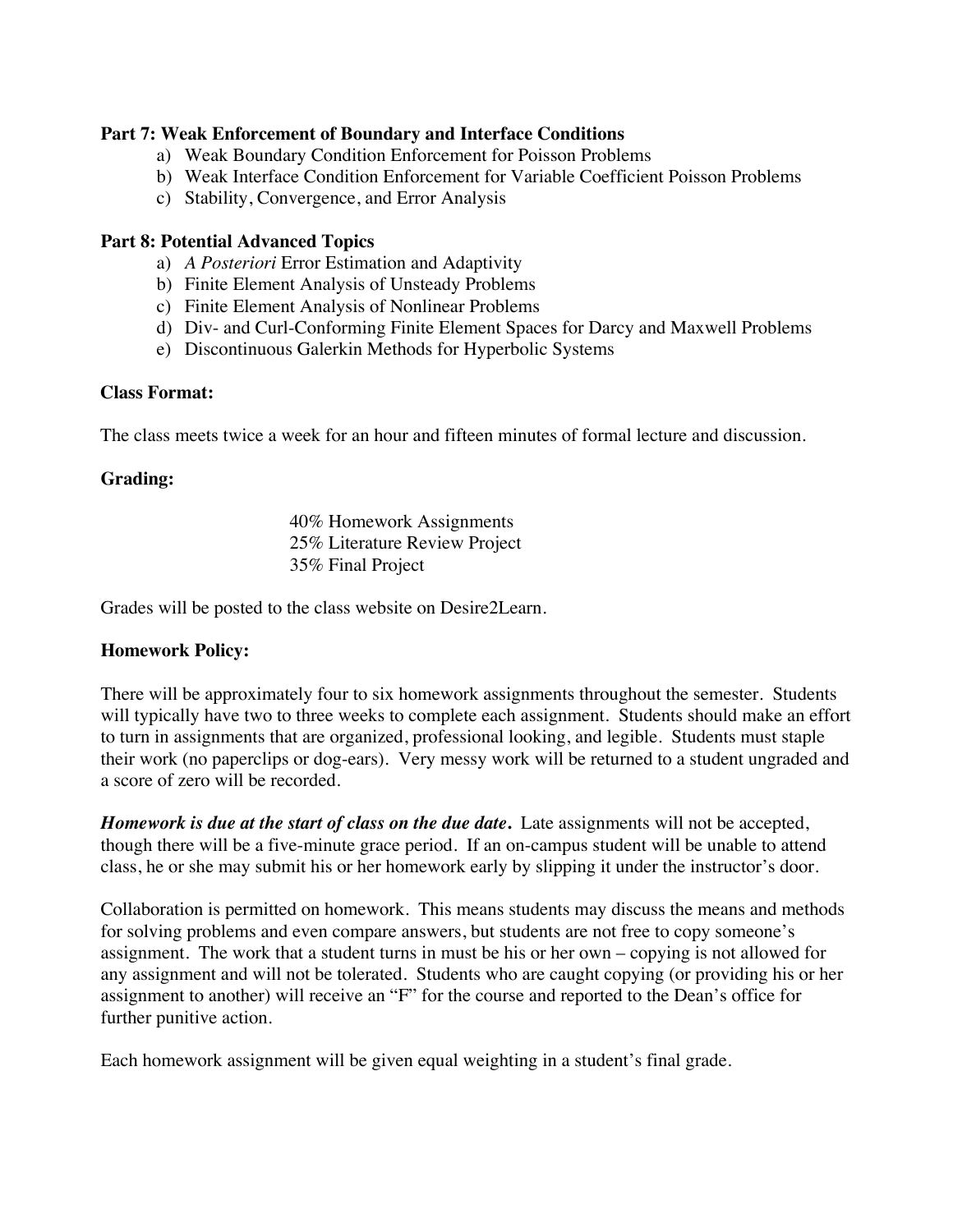## **Literature Review Project:**

A literature review project will be assigned approximately one month into the semester, to be due approximately one month later. For this project, students will review a highly-cited journal article focusing on the mathematical analysis of a finite element method for a particular application (e.g., the Navier-Stokes equations) or a general class of applications (e.g., elliptic partial differential equations). The deliverable of the project will consist of a review paper which summarizes the main contributions of the article, reflects on the impact of the article, and identifies any new insights the article raises.

# **Final Project:**

A final project will be assigned approximately two months into the semester, to be due on the scheduled final examination date. For this project, students will pursue one or three options: (i) design and analyze a finite element method for a particular application of interest, (ii) design and analyze a finite element method for a general class of applications, or (iii) pursue an entirely different direction with permission from the instructor. Students will be allowed to work in teams of two for the final project. The deliverables of the project will consist of both a paper and an inclass presentation. It is highly recommended that students pursue topics that are tightly connected to their own research interest and especially that could possibly result in a refereed journal publication.

## **Accommodation for Disabilities:**

If you qualify for accommodations because of a disability, please submit your accommodation letter from Disability Services to your instructor in a timely manner so that your needs can be addressed. Disability Services determines accommodations based on documented disabilities in the academic environment. Information on requesting accommodations is located on the Disability Services website. Contact Disability Services at 303-492-8671 or dsinfo@colorado.edu for further assistance. If you have a temporary medical condition or injury, see Temporary Medical Conditions under the Students tab on the Disability Services website.

## **Religious Holidays:**

Campus policy regarding religious observances requires that faculty make every effort to deal reasonably and fairly with all students who, because of religious obligations, have conflicts with scheduled exams, assignments or required attendance. In this class, you must let the instructor know of any such conflicts within the first two weeks of the semester so that he can work with you to make arrangements. See campus policy regarding religious observances for full details.

## **Classroom and On-Campus Behavior:**

Students and faculty each have responsibility for maintaining an appropriate learning environment. Those who fail to adhere to such behavioral standards may be subject to discipline. Professional courtesy and sensitivity are especially important with respect to individuals and topics dealing with race, color, national origin, sex, pregnancy, age, disability, creed, religion, sexual orientation, gender identity, gender expression, veteran status, political affiliation or political philosophy. Class